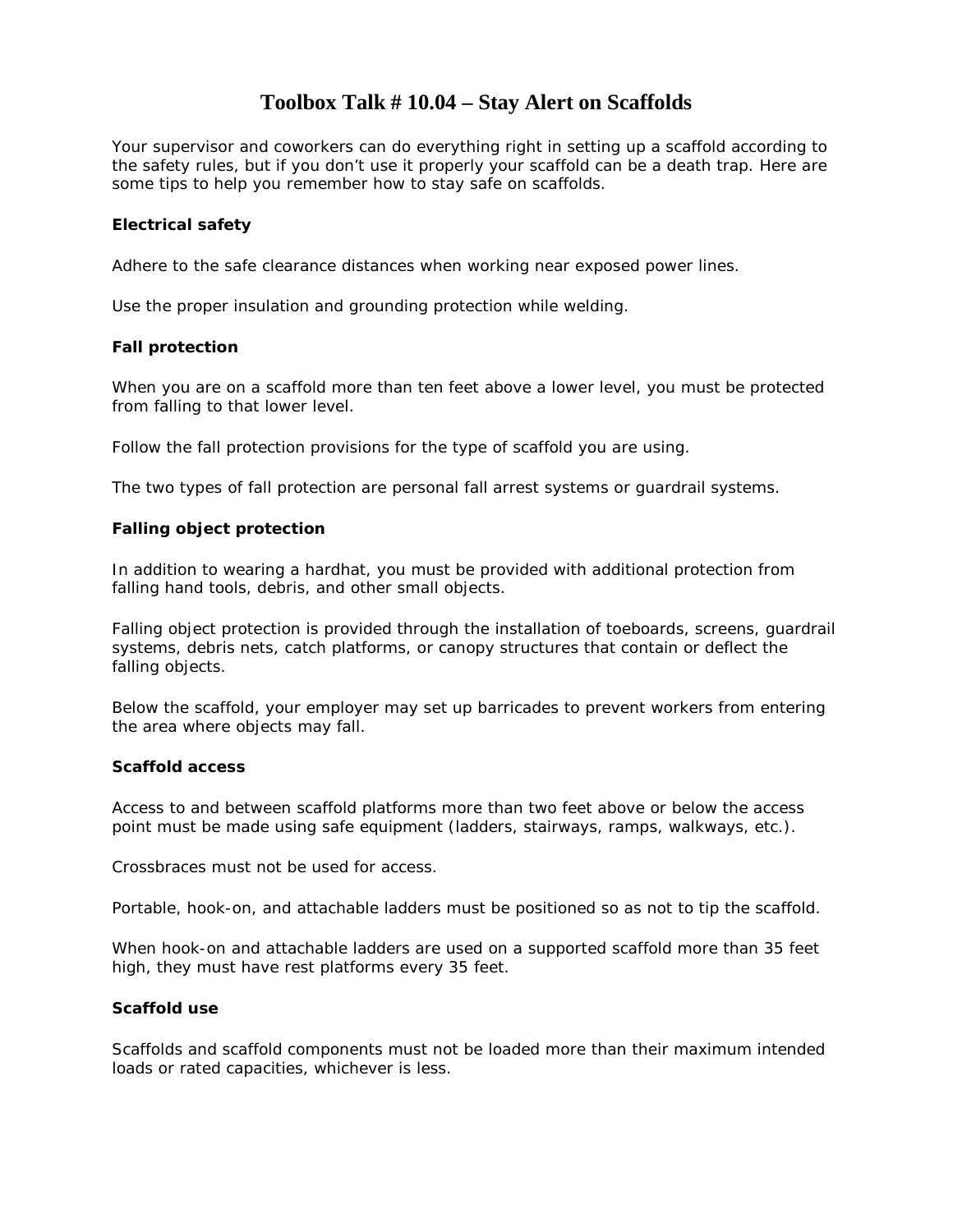Scaffolds and components must be inspected for visible defects by your competent person before each work shift, and after any occurrence which could affect a scaffold's structural integrity.

Scaffolds must be erected, moved, dismantled, or altered only under the supervision and direction of your qualified competent person.

You are prohibited from working on scaffolds covered with snow, ice, or other slippery material except to remove the slippery material.

Work from scaffolds is prohibited during storms or high winds unless your competent person has determined it is safe and you are protected by a personal fall arrest system or wind screen.

Debris must not be allowed to accumulate on platforms.

Makeshift devices, such as (but not limited to) boxes and barrels, must not be used to increase your working level height. Ladders may only be used on scaffold platforms under very limited restrictions.